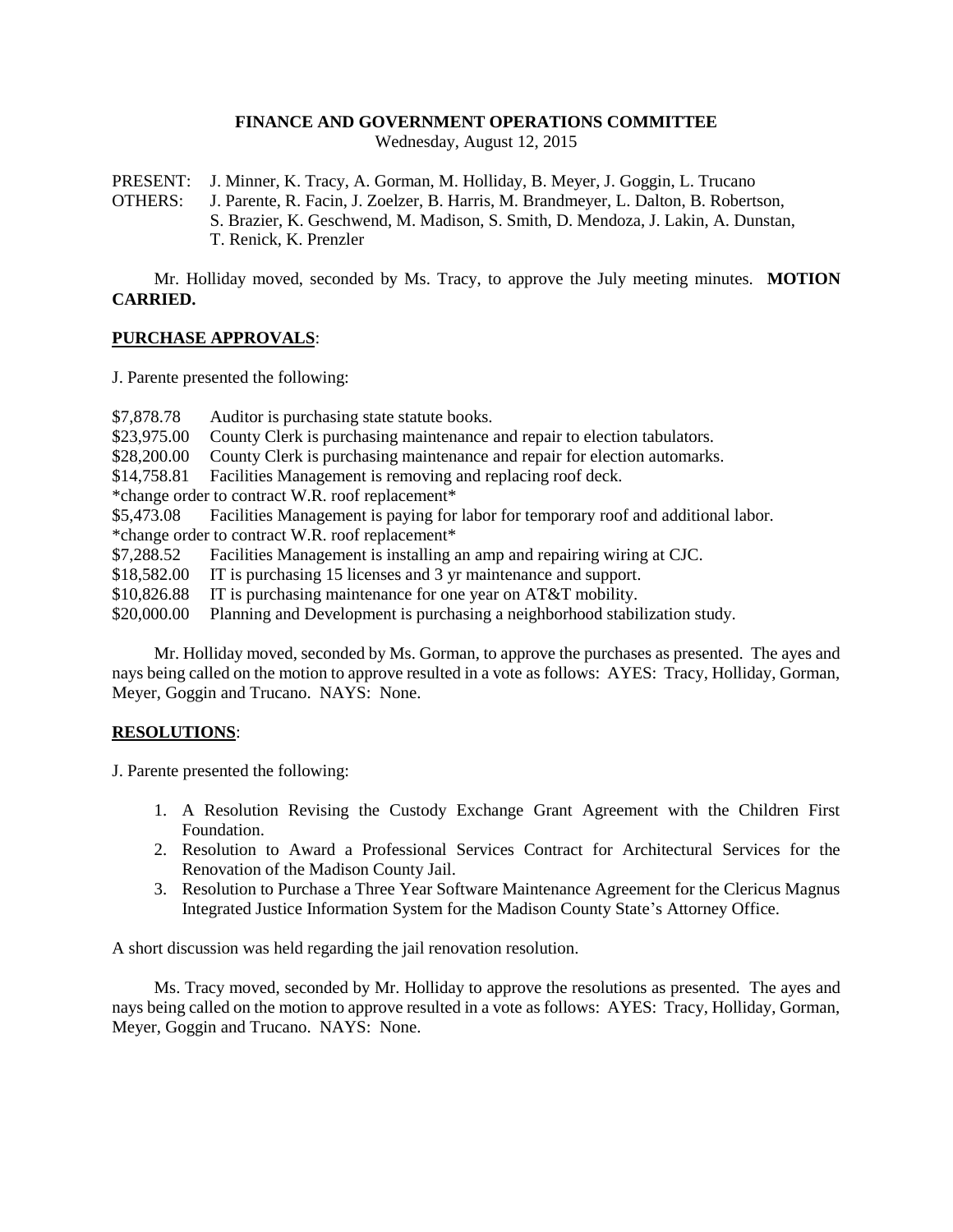# **MOTEL TAX**:

Months collected: March, April and May 2015

| Total amt collected:   | \$1,376.48            |
|------------------------|-----------------------|
| 5% admin withheld:     | 68.82<br>$\mathbf{s}$ |
| Amt to be distributed: | \$1,307.66            |
| Amt to Greater Alton:  | \$653.83              |
| Amt to SW IL:          | \$653.83              |

Mr. Holliday moved, seconded by, Ms. Tracy, to approve the motel tax as presented. The ayes and nays being called on the motion to approve resulted in a vote as follows: AYES: Tracy, Holliday, Gorman, Meyer, Goggin and Trucano. NAYS: None.

### **REFUNDS**:

\$179.96 Refund issued from SSA #1, payable to an individual due to an overpayment.

\$225.00 Refund issued from Health Dept, divided and paid to numerous individuals, due to overpayments.

\$16.67 Refund issued from SSA #1, payable to an individual due to an overpayment.

\$64.00 Refund issued form Health Dept, payable to a business due to an overpayment in clinic fees.

Ms. Tracy moved, seconded by Mr. Holliday, to approve the refunds as presented. The ayes and nays being called on the motion to approve resulted in a vote as follows: AYES: Tracy, Holliday, Gorman, Meyer, Goggin and Trucano. NAYS: None.

#### **IMMEDIATE EMERGENCY APPROPRIATION**:

The following resolution was presented to the committee:

1. Immediate Emergency Appropriation-2015 Vector Grant.

Ms. Tracy moved, seconded by Ms. Gorman, to approve the resolution as presented. The ayes and nays being called on the motion to approve resulted in a vote as follows: AYES: Tracy, Holliday, Gorman, Meyer, Goggin and Trucano. NAYS: None.

R. Faccin submitted the Report of Claims and Transfers to the committee.

Ms. Tracy moved, seconded by Ms. Gorman, to approve the report as presented. The ayes and nays being called on the motion to approve resulted in a vote as follows: AYES: Tracy, Holliday, Gorman, Meyer, Goggin and Trucano. NAYS: None.